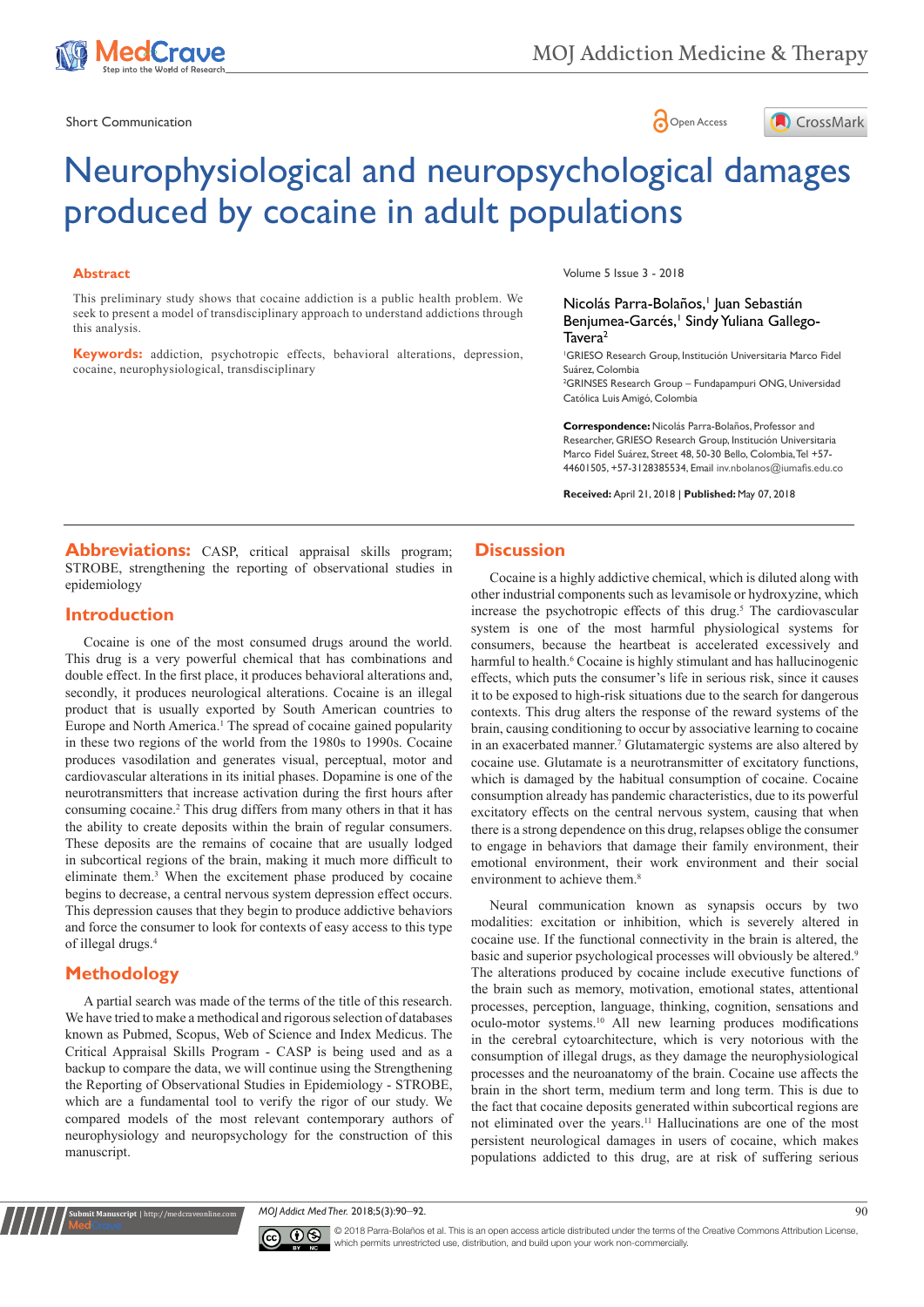accidents by crossing moments when they do not distinguish between reality and hallucinations. The dopaminergic systems are affected by cocaine consumption from the first time this drug is consumed, which is an indication of the negative consequences of cocaine on the body<sup>12</sup>.

Quality of life is one of the most quantified aspects to demonstrate the alterations produced by cocaine in adult consumers. The health psychology together with clinical neuropsychology have specialized in identifying the psychosocial aspects that are cracked with the habitual consumption of cocaine in adults.13 These two scientific fields have found that cocaine begins by damaging several cognitive processes in the habitual consumer and then begins to weaken the family and social support networks. Health psychology has identified that the quality of life and the perception of quality of life in neophyte cocaine users does not show differences in the mentality of the consumers, which means that they have a hard time understanding that they are beginning to suffer neurophysiological changes and severe behavioral changes.14 On the other hand, clinical neuropsychology has found that it is necessary to design neuropsychological tests specifically for consumers of cocaine and its derivatives. This is necessary because every functional damage must be tracked in neuropsychological aspects in the different stages of the evolution of the illegal drug consumption.15 The small cognitive and executive changes that adult cocaine users present from the first time must be measured with neuropsychological batteries that can quantify these changes and compare them with other stages of consumption.16

Mortality rates in adult populations consuming cocaine are up to 15% higher than the rest of the world population. While the risks of stroke increases by up to 6%, which means that the consumption of cocaine puts people's lives at high risk. Men have higher rates of risk of death from cocaine use in relation to women.17 This is because adult males have a higher risk of heart attacks and consume higher doses of cocaine in search of adrenaline and altered states of consciousness. The adverse effects of cocaine use are clearly seen in the cardiovascular system, since they produce significant increases in heart rate, generate alterations in blood pressure and adversely affect the contractility of the left ventricle of the heart.18 Cocaine use is also correlated with the early appearance of clinical signs of thrombosis and arrhythmias. Clinical neuropsychology offers great possibilities to understand the cognitive changes that executive functions suffer in adult cocaine users, so it is necessary that neuropsychologists can perform joint work with other specialists to intervene in addictions.19 Health sciences should build bridges to bring applied sciences and basic sciences that work with adult cocaine users. This joint work is essential to prevent occasional users of cocaine from becoming habitual consumers. It is necessary to create tests in work, sports, cultural and educational environments to detect early cocaine use.<sup>20</sup>

### **Conclusion**

The encephalic regions altered by cocaine consumption, ranging from subcortical areas to neocortical areas. Several neurotransmitters are affected and altered by cocaine, not only during times of consumption, but also in the days and weeks after consumption. Early contextual evaluation from the Experimental Analysis of Behavior should be one of the most used tools to prevent the consumption of cocaine in adult populations. Contexts are the starting point to scientifically understand cocaine consumption behaviors, since we must not only have a neuroscientific approach, but from experimental psychology and comparative psychology. The behavioral sciences linked to the health sciences, both in stages prior to the consumption of cocaine and in stages of habitual consumption, must be unified in a transdisciplinary way to provide comprehensive solutions to avoid cocaine consumption or at least decrease that social problem. It is suggested the creation of integrative models between neuropsychology, neurophysiology, social work, citizen care and family therapy to strengthen the support networks in potential adult populations consuming cocaine. Finally, the generation of educational and psychosocial spaces based on schedules of reinforcement and contextual contingencies is recommended to extinguish illegal drug consumption behaviors. Our scientific opinion is that neuropsychological rehabilitation programs should be generated in adults addicted to cocaine to improve the neurophysiology of these individuals.

### **Acknowledgements**

The authors gratefully acknowledge their dear colleague Julian Alejandro Gaviria Lopez, PhD of the Neurology and Imaging of Cognition Lab (Labnic), University of Geneva, Campus Biotech (Switzerland) for their scientific support and contributions to this study.

## **Conflict of interest**

The author declares that there is no conflict of interests regarding the publication of this paper.

## References

- 1. [Pena-Bravo J, Reichel C, Lavin A. Abstinence from Cocaine-Induced](https://www.ncbi.nlm.nih.gov/pubmed/29242822)  [Conditioned Place Preference Produces Discrete Changes in Glutamatergic](https://www.ncbi.nlm.nih.gov/pubmed/29242822)  [Synapses onto Deep Layer 5/6 Neurons from Prelimbic and Infralimbic](https://www.ncbi.nlm.nih.gov/pubmed/29242822)  Cortices. *eNeuro*[. 2017;4\(6\):8–17.](https://www.ncbi.nlm.nih.gov/pubmed/29242822)
- 2. [Kang B, Song S, Wen L, et al. Effect of optogenetic manipulation of accumbal](https://www.ncbi.nlm.nih.gov/pubmed/28708260)  [medium spiny neurons expressing dopamine D2 receptors in cocaine](https://www.ncbi.nlm.nih.gov/pubmed/28708260)[induced behavioral sensitization.](https://www.ncbi.nlm.nih.gov/pubmed/28708260) *Eur J Neurosci*. 2017;46(4):2056–2066.
- 3. [Burton AC, Bissonette GB, Zhao AC, et al. Prior Cocaine Self-](https://www.ncbi.nlm.nih.gov/pubmed/28694335)[Administration Increases Response-Outcome Encoding That Is](https://www.ncbi.nlm.nih.gov/pubmed/28694335)  [Divorced from Actions Selected in Dorsal Lateral Striatum.](https://www.ncbi.nlm.nih.gov/pubmed/28694335) *J Neurosci*. [2017;37\(32\):7737–7747.](https://www.ncbi.nlm.nih.gov/pubmed/28694335)
- 4. [Taugher RJ, Lu Y, Fan R, et al. ASIC1A in neurons is critical for fear](https://www.ncbi.nlm.nih.gov/pubmed/28657172)related behaviors. *Genes Brain Behav*[. 2017;16\(8\):745–755.](https://www.ncbi.nlm.nih.gov/pubmed/28657172)
- 5. [Anderson E, Self D. It's only a matter of time: longevity of cocaine](https://www.sciencedirect.com/science/article/pii/S2352154616302479)[induced changes in dendritic spine density in the nucleus accumbens.](https://www.sciencedirect.com/science/article/pii/S2352154616302479) *Curr Opin Behav Sci*[. 2017;13:117–123.](https://www.sciencedirect.com/science/article/pii/S2352154616302479)
- 6. [Mills F, Globa AK, Liu S, et al. Cadherins mediate cocaine-induced synaptic](https://www.ncbi.nlm.nih.gov/pubmed/28192395)  [plasticity and behavioral conditioning.](https://www.ncbi.nlm.nih.gov/pubmed/28192395) *Nat Neurosci*. 2017;20(4):540–549.
- 7. [Otis J, Mueller D. Reversal of Cocaine-Associated Synaptic Plasticity](https://www.ncbi.nlm.nih.gov/pubmed/28466871)  [in Medial Prefrontal Cortex Parallels Elimination of Memory Retrieval.](https://www.ncbi.nlm.nih.gov/pubmed/28466871)  *[Neuropsychopharmacology](https://www.ncbi.nlm.nih.gov/pubmed/28466871)*. 2017;42(10):2000–2010.
- 8. [Dos Santos M, Salery M, Forget B, et al. Rapid Synaptogenesis in the](https://www.ncbi.nlm.nih.gov/pubmed/28545678)  [Nucleus Accumbens Is Induced by a Single Cocaine Administration and](https://www.ncbi.nlm.nih.gov/pubmed/28545678)  [Stabilized by Mitogen-Activated Protein Kinase Interacting Kinase-1](https://www.ncbi.nlm.nih.gov/pubmed/28545678)  Activity. *Biol Psychiatry*[. 2017;82\(11\):806–818.](https://www.ncbi.nlm.nih.gov/pubmed/28545678)
- 9. [Ruan H, Yao W. Cocaine Promotes Coincidence Detection and Lowers](https://www.ncbi.nlm.nih.gov/pubmed/28123030/)  [Induction Threshold during Hebbian Associative Synaptic Potentiation in](https://www.ncbi.nlm.nih.gov/pubmed/28123030/)  Prefrontal Cortex. *J Neurosci*[. 2017;37\(4\):986–997.](https://www.ncbi.nlm.nih.gov/pubmed/28123030/)